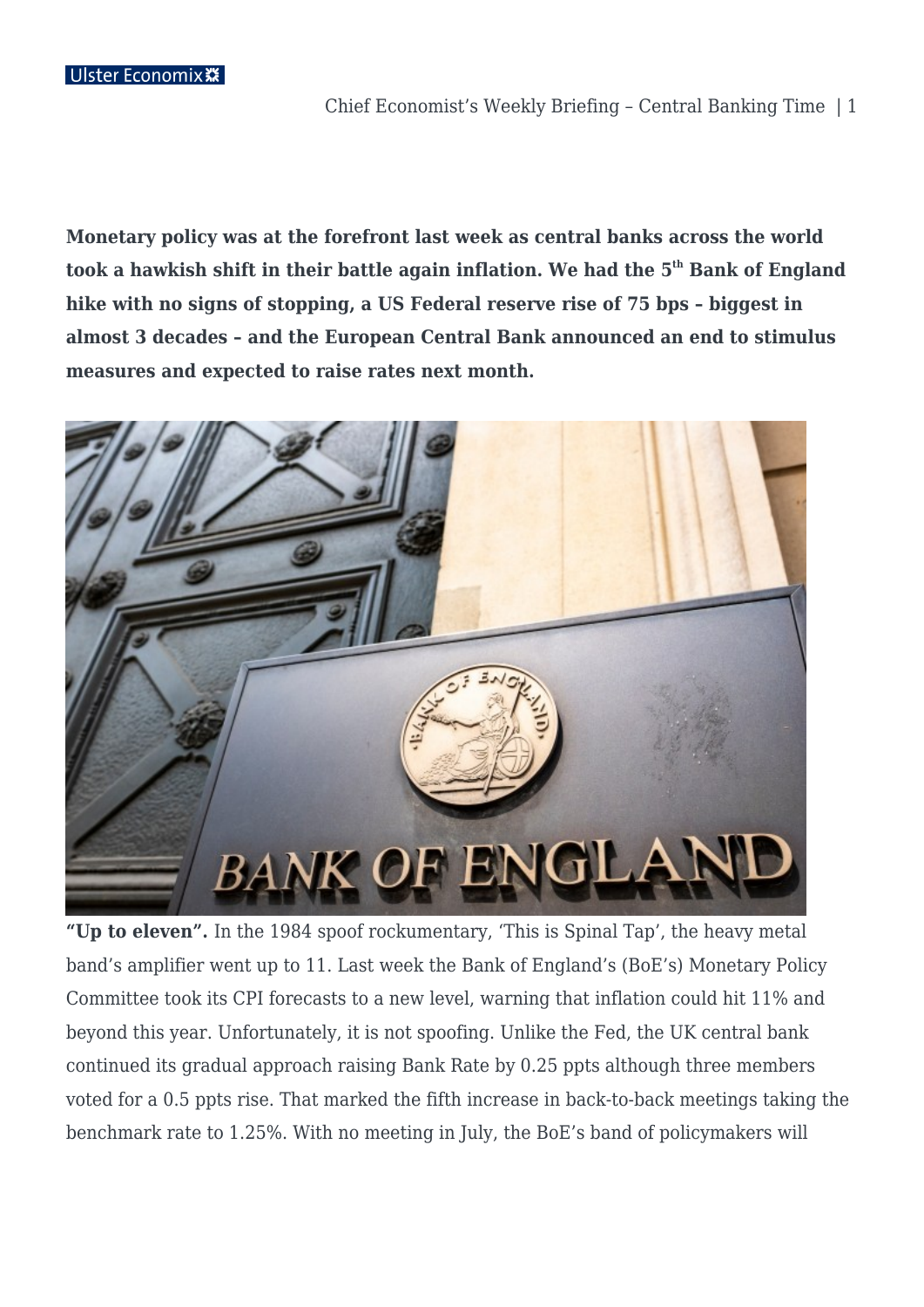regroup with their next decision on 4 August.

**Turning point?** The UK labour market continues its tight course; however, we see early signs suggesting that could be on the turn? Unemployment rate edged up slightly to 3.8% in April from 3.7% the previous month mainly due to pick up in growth rate of the workforce which was 1.0% higher in April than 3 months earlier. Job vacancies rose to a new record of 1.3M however the rate of growth is slowing. Employment rate rose to 75.6% in the 3 months to April, up 0.2 ppts and most importantly economic inactivity rate fell by 0.1 ppts to 21.3% as more graduates enter the labour market this summer. On the other front, wage growth held up. Regular wage growth remained unchanged at 4.2% while there was a slight slowdown in pay (incl. bonuses) to 6.8% from 7.0% in March. In real terms, however, earnings are falling, suggesting that wage squeeze is here.

**As good as it gets?** Despite the upsurge in recessionary chatter, Northern Ireland's labour market continues to churn out positive headlines. The ILO unemployment rate in the three months to April stood at 2.6%, just north of Q1 2020's pre-pandemic level (2.5%) and the record low of 2.3% (Sep-Nov 2019). Both the HMRC payrolls data and the Quarterly Employer Survey (QES) posted record employee numbers for May and March 2022 respectively. Meanwhile there is still nothing of note on the redundancy front. From a recession watch perspective there is certainly 'nothing to see here' as far as the local labour market statistics are concerned.

**All rise.** Northern Ireland's indices of manufacturing, services and retail sales posted q/q growth of 0.2%, 0.7% and 2.6% respectively in Q1 2022. Significantly these rates of expansion outperformed the equivalent UK indices over this period. Unlike UK manufacturing, local manufacturers output is back above Q4 2019's pre-pandemic level (+3.9%). The NI Protocol is playing a role here particularly with food and drink producers. Output within this sub-sector in Q1 2022 was 11.7% above pre-pandemic levels. That's over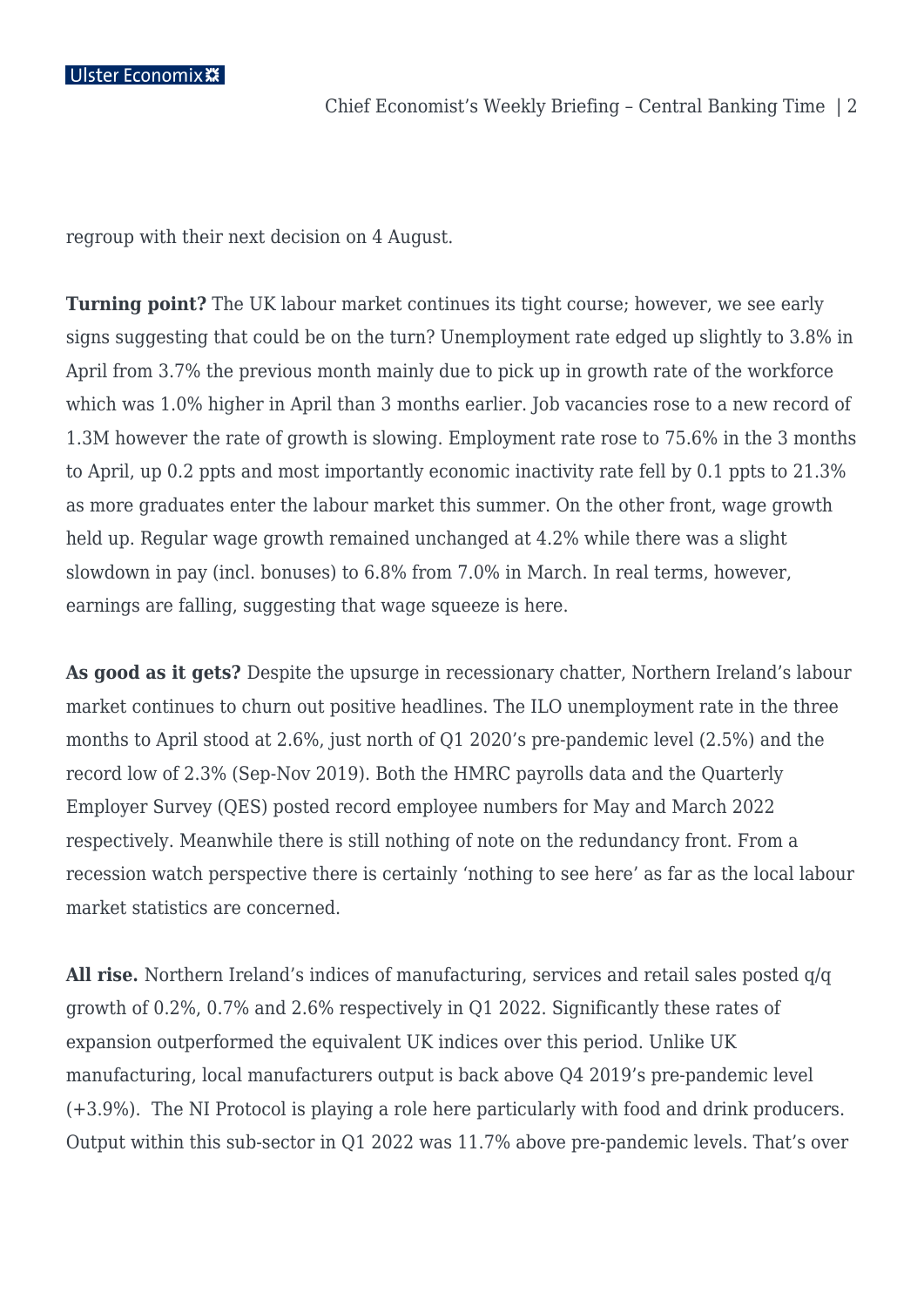four times the increase for UK food & drink producers. But one local sector that has failed to take-off is the manufacturing of Transport Equipment. Output remains almost half of its pre-Covid level due to the slump in the aerospace market.

**Cash Back.** The Treasury's response to the 'Rona' resulted in one of the largest redistributions of income in UK peacetime history. Income flows from Government to households were extraordinary – £36bn in Q2 2020 alone – equivalent to >£400 a month to every household. Forced saving saw household deposits rocket by £127bn in 2020, a fair whack flowing into investment funds and pensions in 2021. Yep, some of this money was lent back to government (and firms). Larger firms tended to pay back their financial support, freeing dividend payments, which bounced back by 20% in 2021, after a 26% drop in 2020.

**Power talk.** There's undeniable appeal to hard numbers when taking the temperature of the economy. But statistics are backward looking. It's business insiders who are first to know when the mercury is rising. Faced with elevated staff turnover and acute ongoing recruitment difficulties, the Bank of England Agents reported in Q2 that companies' pay settlements are running well above 2021 levels – now averaging over 5% – and continuing to climb. More firms are awarding one-off bonuses. Many are now considering offering midyear pay top-ups. Unsurprising perhaps, given instances of bidding wars erupting to poach/keep staff and starting salaries jumping 10%. You heard it here first.

**Temperature check.** How are the businesses feeling? Perhaps not great. 46% have either inflation or energy prices as their top concern in July. Interestingly, 24% see no concerns, up from 21% previous month. Proportion of businesses facing supply chain constraints was fairly stable at 13% in May, with manufacturing, retail and hospitality worst affected. Labour crunch continued with 15% of the firms facing worker shortages in June, compared to 13% last month. Construction and hospitality among the hardest hit. Firms use of work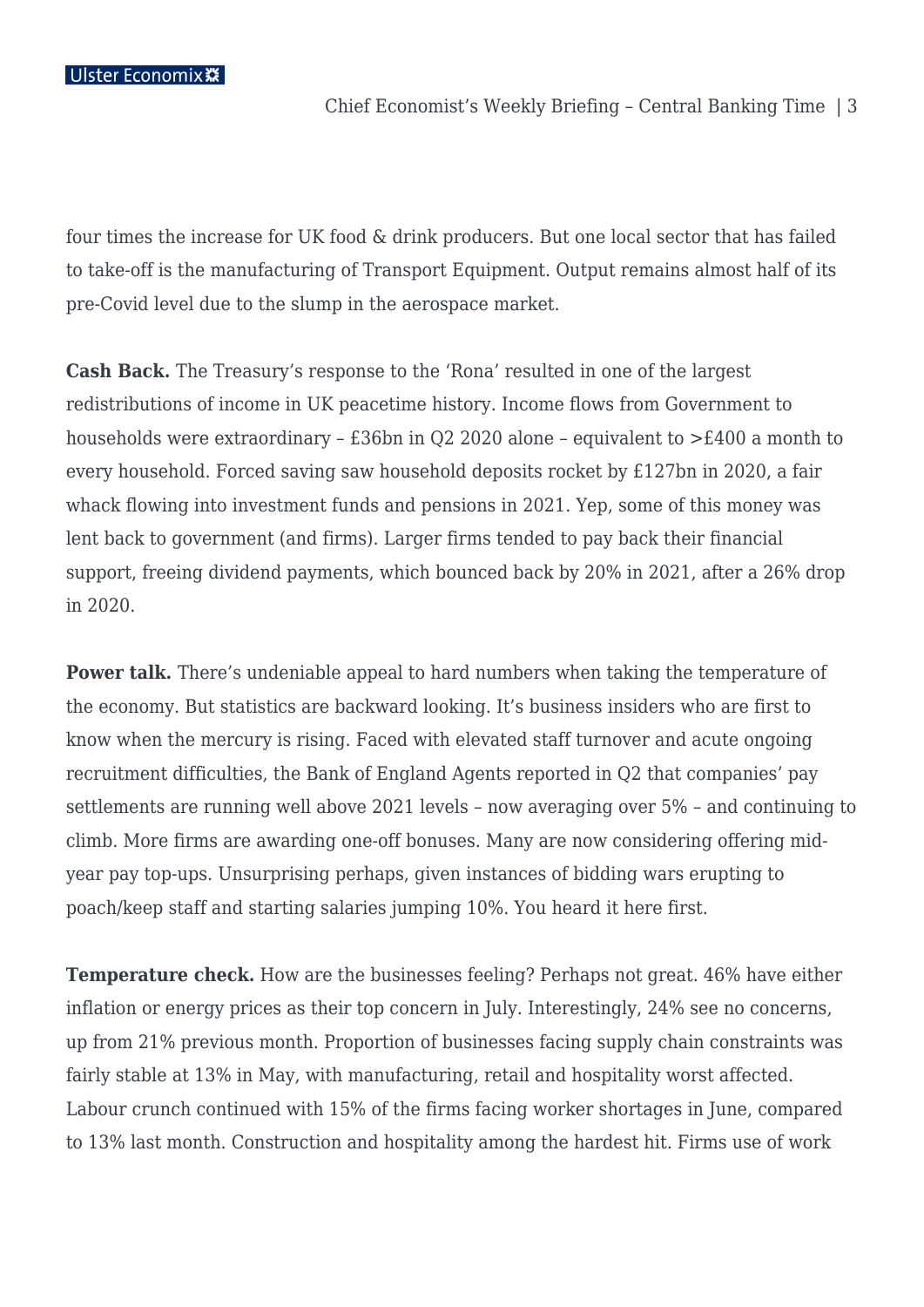from home remained high at 23%, with overhead reduction and employee well being quoted as the main motivations.

**A bumpy ride.** A mixed week for transport indicators highlighting a decline in ship visits and cargo tanker ship trips – decreasing by 2% and 4% – whilst daily UK flights and road traffic have seen an increase by 2% the week ending 9th of June. Could the summer heat wave be a contributing factor? Meanwhile, CHAPS data show consumer spending falling in the UK, with credit and debit card purchases decreasing in all spending categories – and visits to retail and recreational locations falling by 12%. It's looking like consumers maybe feeling the pinch more than we realise during this week's mini heatwave!

**What gives?** UK leaving the EU and the subsequent transition period, along with the impact of the pandemic, followed by the Russia-Ukraine war induced supply chain disruption, have caused high levels of volatility in trade statistics in the past 2 years. However, total exports of goods, excluding precious metals, increased by 7.4% (m/m) in April, driven by a 8.1% increase in exports to EU as the bloc continues to import substantial quantities of LNG. There was a simultaneous increase in total imports of goods, excluding precious metals, by 0.7%(m/m) in April 2022, because of a 4.2% rise in imports from EU countries. Are these early signs of a revival of EU-UK trade? We need to wait and see. In the meantime, UK is suffering its second largest trade deficit in April, largely driven by surge in value of imports and specifically fuel.

**Catch-up**. A decades-high inflation rate calls for a decades-high leap in interest rates. The US benchmark rate was hiked by a punchy 75bps last week, the biggest one-off rise since 1994. In recent months, the Fed has been accused of falling behind the curve, with its attempts to quash inflation falling short of what many viewed as necessary. This hike is a big stride toward catching up. And that seems to be far from the end of it. But here's the tricky thing – the economy is showing signs of cooling. GDP fell in Q1 while the Atlanta Fed